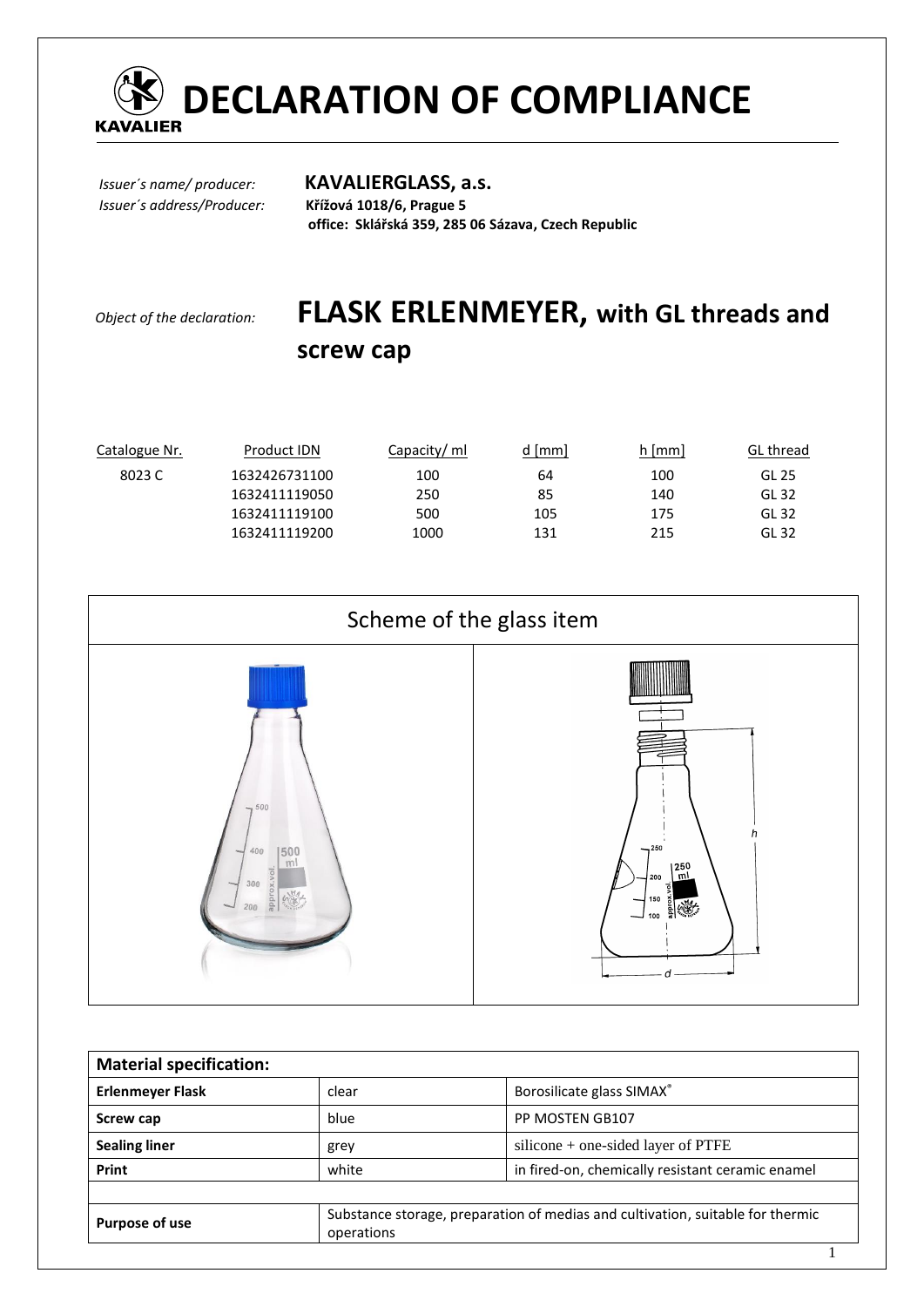### **The object of the certificate described above is in conformity with the requirements of the following standards and regulations:**

#### **Glass characteristics:**

- ISO 3585 Borosilicate glass 3.3 Properties
	- Chemical durability (art. 4.1, 4.2, 4.3, 4.4)
	- Physical properties (art. 5.1, 5.2, 5.3, 5.4, 5.5, 5.6)
- Glass containers for pharmaceutical use
	- Eur. Ph 10<sup>th</sup> Edition -3.2.1 Glass Type I.
- ČSN 70 4030 Galss boiling flasks General technical requirements

**No heavy metals (lead, cadmium, mercury and hexavalent chromium):** 

• Regulation (EC) No. 987/2008 of 8 October 2008 amending Regulation (EC) No. 1907/2006 – REACH as regards Annexes IV and V – glass was exempted from the obligation to register.

### **Characteristics of Borosilicate glass SIMAX®**

|                                  | • Acid resistance Class L                                                                       |                        | ISO 1776                                   |  |  |
|----------------------------------|-------------------------------------------------------------------------------------------------|------------------------|--------------------------------------------|--|--|
| • Hydrolytic resistance Class I. |                                                                                                 |                        | HGB1 to ISO 719;<br><b>HGA1 to ISO 720</b> |  |  |
|                                  | • Alkali resistance Class II.                                                                   | ISO 695                |                                            |  |  |
|                                  | • Coefficient of mean linear thermal expansion $\alpha$ : 3,3 x10 <sup>-6</sup> K <sup>-1</sup> |                        | ISO 7991; (20/300 °C)                      |  |  |
|                                  | • Pharmaceutical use                                                                            |                        |                                            |  |  |
|                                  | European Pharmacopoeia (EP)                                                                     | US Pharmacopoeia (USP) | Japanese Pharmacopoeia (JP)                |  |  |
|                                  | Eur. Ph. $10^{th}$ – 3.2.1<br><b>Glass</b>                                                      | USP < 660              | JP16                                       |  |  |

**Supporting data:**

| TEST / European Pharmacopoeia 10, Art. 3.2.1             | <b>UNIT</b>                            | <b>LIMIT</b> | <b>RESULT</b> |
|----------------------------------------------------------|----------------------------------------|--------------|---------------|
| <b>Hydrolytic resistance</b><br>- inner surfaces, test A | ml 0,01 mol/l<br>HCl/100ml of leachate | max 0,40     | 0,04          |
| <b>Hydrolytic resistance</b><br>- glass grains, test B   | mol $0.02$ /l HCl/g                    | max 0,1      | 0.038         |
| <b>Arsenic content</b>                                   | $\mu$ g As/g                           | max 0,1      | < 0.001       |

**Screw Cap with** Eur. Ph.9  $-3.1.3$ ; based on the statement of the supplier **a Pouring Ring**